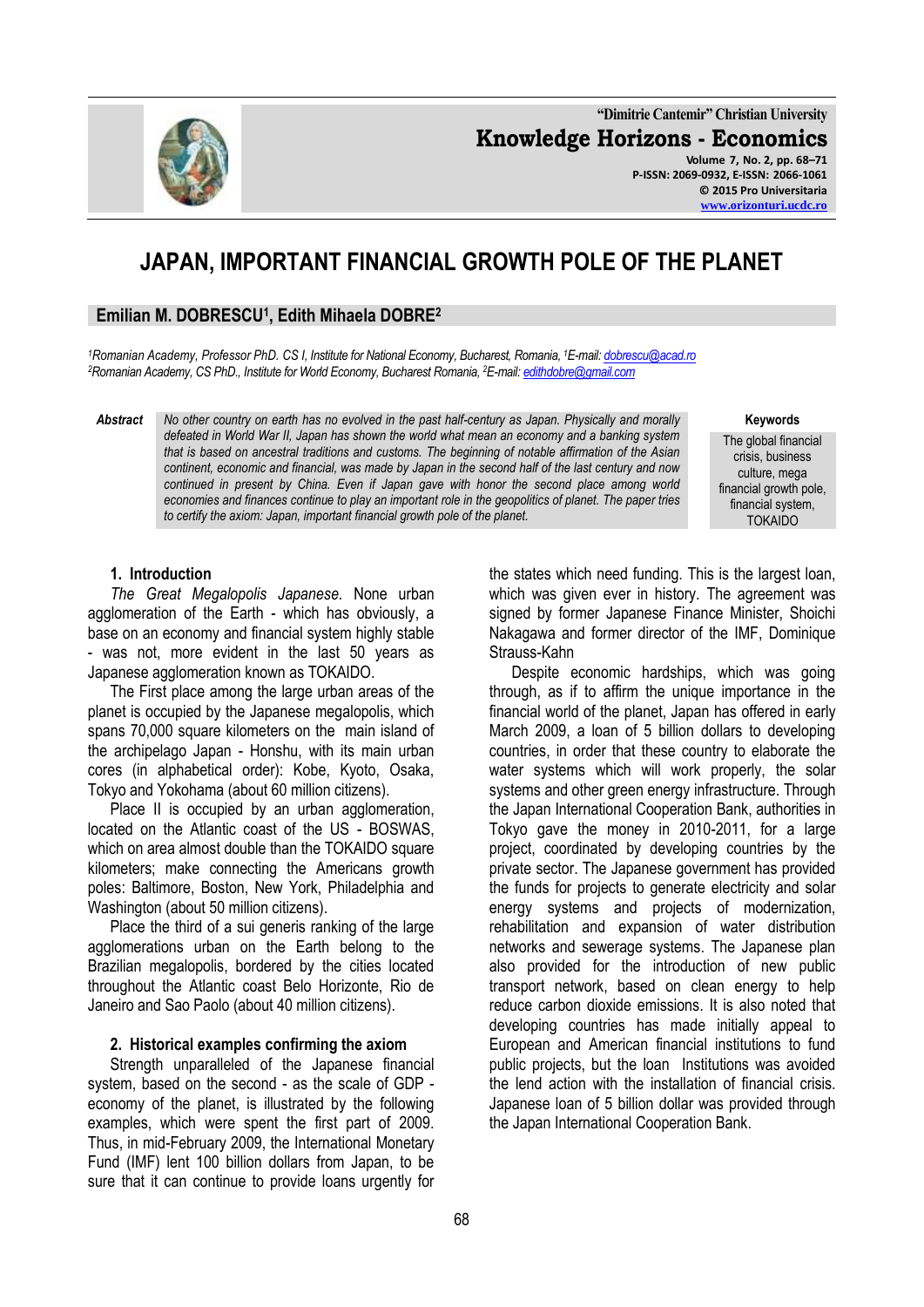In the late 80s of last century, Japan was one of the leading exporters of capital in the world. There were large securities firms; so-called mobile value houses "Big Four" (situated on that time, among the six largest such firms in the world): Nomura, Daiwa, Nikko and Yamaichi. "Big Four" played a key role in international financial transactions and were members of the New York Stock Exchange. Nomura was the largest securities firm; with its net capital inflows of over US dollar 10 billion in 1986, then went investment banks Merrill Lynch, Shearson Lehman and Salomon Brothers taken together. In 1986, then Nomura became the first Japanese company, a member of the London Stock Exchange. In Tokyo there are eight stock exchanges. The first, Tokyo Stock Exchange was the largest in the world at the end of last century, after the combined market value of shares big traded here, while the Osaka Stock Exchange ranked third, after the Tokyo and New York. In 1988, the eight stock exchanges accounted for 83 percent of the Japanese capital; from these 1,848 companies publicly listed at the end of 1986, about 80 percent were listed on the Tokyo. The two developments, in the late 80s of last century have contributed to the rapid expansion of Tokyo stock exchange. The first was a change of financing operations. The second, the development came from extending the types of securities traded: stocks, bonds, investments, trust, rights and another title of values. The phenomenon of appreciation of the yen, took place after 1985, determined on many Japanese companies to make major portfolio investment in other countries. The Government of Japan believes that FDI in outside will accelerate the industrial reorganization of the economy through export substitution effect and increasing imports from companies Japanese affiliates from outside. The government encouraged Japanese firms to invest outside, giving credit and insurance. Investments in developing countries are regarded as a way of promoting economic development of these countries. In addition, investments in developed countries are encouraged as a means of ensuring full access to foreign markets and reduce protectionist tendencies in areas where Japanese exports heavily penetrated local markets. There are no restrictions on portfolio investment in Japan, but there are some practical limitations, which decrease the attractiveness of the Japanese market in this area. One of these limitations is given by the small volume of shares available in the market for foreign investors, caused by Japanese corporate practice of cross-holding of shares or the existence of informal restrictions that obstruct the participation of foreign shareholders to managerial act. Local and foreign investors have free access to a wide range of credit instruments, which can be purchased at very low interest bank market, the lowest interest rate in the world! In general, foreign companies in Japan have difficulties in obtaining funds. Short-term loans are obtained by most foreign companies, Japanese commercial banks or branches of foreign banks operating in Japan. Medium-term loans may be obtained from banks conducting operations lasting funding, for example from Japan Bank for International Cooperation, which provides loans both foreign companies and local ones or bank trusts and life insurance companies . Long-term loans granted by the Development Bank of Japan, but it is difficult for foreign companies to obtain such financing. From this point of view, large foreign firms tend to use foreign sources of funding for long-term credit needs. The financial crisis has most unexpected effects. For years, Japanese cars have invaded the United States until the last decades of the last century when the turn of banks to emerge as the savior of Wall Street. Japanese Bankers know what a financial crisis. They went through it in the 90s of last century, and in 2008-2013 and, as Americans, have escaped the bad debts of state aid. In 2010, in the midst of global financial crisis, Mitsubishi UFJ Financial Group bought almost 20 percent of Morgan Stanley, while Nomura Holdings Brokerage Company has been active portfolio of Lehman Brothers in Asia and Europe. Investors welcomed these moves in the market. Analysts explained offensive Japanese American capital market by market stagnation local Japanese. Integration of accumulated capital was difficult because of differences in organizational culture of Western banks and the "Land of the Rising Sun". The Japanese are conservative, while Americans have a dynamic business culture and profit oriented. In the past 20 years, American and European investment banks have raised significant profits due to financial instruments 'exotic' and derived products with increased risk. The Japanese have avoided a risky investment, drawing / and much criticism. The result was that Japanese financial institutions have lost very little money in the US subprime crisis started in the fall of 2008, thanks to an ultra-conservative strategy for action on the capital markets of the world. A paper about "bubble economy" ("bubble gum economy") and how it has evolved was written by Christopher Wood, a journalist who has seen Japan for over two decades. The more powerful institution in Japan is, in his opinion, the Ministry of Finance (MOF). Wood argues that "feudal power" of the MOF has inhibited the development of true financial markets in Japan. The commercial success of the Japanese economy led the Japanese banks at the enormous wealth. Stock agency in Japan was beneficiaries of the economic bubble. The profits of the four great - Nomura, Daiwa, Nikko (Mitsubishi) and Yamaichi - but fell by 60 percent in 1990, with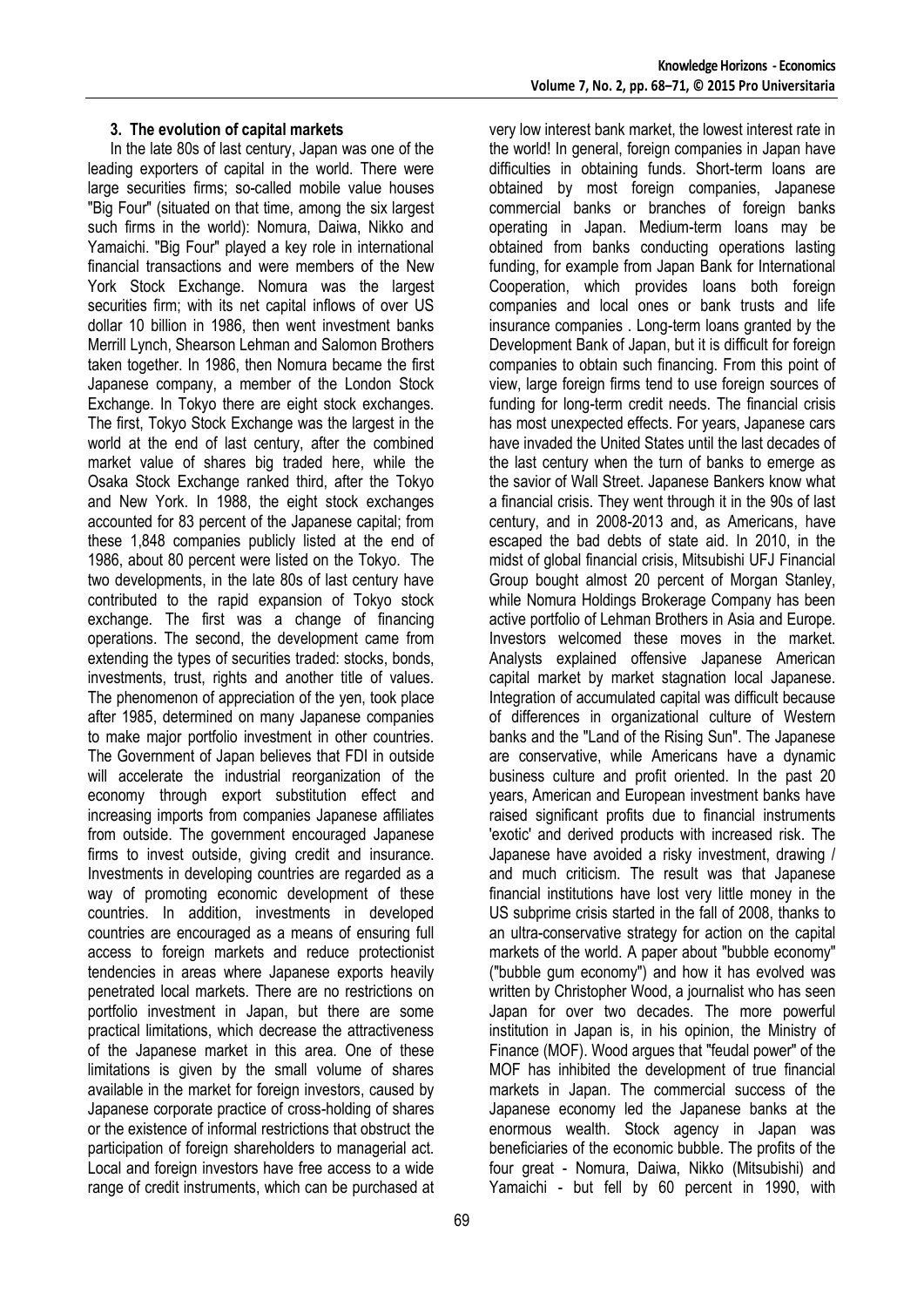"breaking" bubble during the economic crisis of the time. In the period 2008-2013, after the fall of international stock exchanges and securities, after the fall of land and housing prices, the biggest Japanese bank losses and decreases related to the rate of return. Even excluding the cost of provision for irrecoverable loans, the rate of return was only about 5 percent. Official data showed as doubtful debts amounting to 76,000 billion yen (632 billion), is provisioned for half of them, but the unofficial figure was 100,000 billion yen. If in 1989 Moody's rated maximum of "AAA" for six Japanese banks currently considering government support, one bank has received the rating "A" and 11 Japanese banks have received the minimum, "E", which means that the bank could not survive without support. In 10 years (1999-2009), the shares of large Japanese banks fell to ¼ of its value. Monetary Authority of Japan, FSA (Financial Supervisory Authority) has allocated 7.450 billion yen for recapitalization of banks, i.e. ½ of their equity. However Nippon Credit Bank and Long-Term Credit Bank were nationalized, and a third, Hokkaido Takushoku, was closed.

## **4. Financial System Stability**

Before the offensive, the bad loan, as always, Japan found a Nippon solution, called Financial System Stability. It refers to a state of confidence in the financial system, which has functions working properly and meets both for companies and for individuals. To contribute to the stability of the financial system, banks shall carry out monitoring and acting as lender of last resort, providing liquidity in the system, as needed. Maintaining proper management of financial institutions is an important condition to ensure the stability of the financial system. Financial institutions serve as a system of payment and settlement system for the transfer of funds and securities. In addition, they serve as a financial intermediary to allocate funds and to take risks to individuals and companies by offering loans for the purchase of securities or funds they receive as deposits. Each bank or companies securities, evaluating the state of commercial operations, the risk management, capital adequacy and profitability of financial institutions that have accounts with the Bank of Japan (BoJ). If the financial system stability could be jeopardized, BoJ act as lender of last resort to maintain orderly financial system. Lender of last resort function, refers to the provision of liquidity by the central bank loans and other means to prevent the materialization of systemic risk, the risk that an event - such as a financial institution disbursed large sums wrong - cause payment disorders. In order to achieve liquidity position, extend loans BoJ collateral in accordance with Article 38 of the law establishing it, such loans are provided as "special

loans". Financial institutions must constantly review the financial and regulatory practices obsolete because they can obstruct the brokerage business. In this context, the BoJ encourages financial institutions in their efforts to improve risk management and business operations. Financial institutions must constantly review the financial and regulatory practices obsolete because they can obstruct the brokerage business. In this context, the BoJ encourages financial institutions in their efforts to improve risk management and business operations. Financial System Stability also provides that the Bank of Japan to work closely with foreign central banks and international organizations to prevent possible outbreak or spread of international financial crisis. BoJ monitor various risks and participate in the development of international standards and guidelines that serve this purpose. Specifically, the BoJ participate in the discussions of the Committee on Banking Supervision Basel (Basel Committee) to improve the efficiency of banking supervision and bank solidity.

## **5. Conclusions**

In June 2005, Japan's international reserves - worth about 843 billion dollars - were still among the highest in the world, containing: 701 billion dollars in foreign securities; 123 billion dollars, deposits in central banks of other countries, the International Bank for Payments, Japanese commercial banks and other banking units abroad; dollar 10 billion in gold; over 8 billion dollars in reserves of IMF. The reason for Japan's economy and finances do not "explode" despite great and huge public debt accumulated bad loans by banks is that the Japanese have huge amounts in savings. These are estimated at 10 trillion (thousand) dollar, about how the two major debts - public and non-performing loans summed, which is 30 percent of the total savings they hold industrialized countries. In other words, Japan has huge debts while its inhabitants massive saving. Japanese banking sector is about to solve the difficulties of bad loans, a problem that has stifle the growth of Japan in recent decades. Japanese banks have made important progress in the correction of nonperforming loans, these loans drastically reducing domestic with foreign loans, as shown in the paper.

## **References**

Haley, John Owen, *Authority without power. Law and the Japanese paradox*, Oxford University Press, New York,Oxford, 1991

Kazuo, Inamori, *Oameni şi profit. O filosofie a afacerilor secolului XXI*, Bucureşti, Editura Economică, 1998

Vasiliu, F., *Japonia necunoscută,* ediţia a II-a, Bucureşti, Editura Europa Nova, 1999